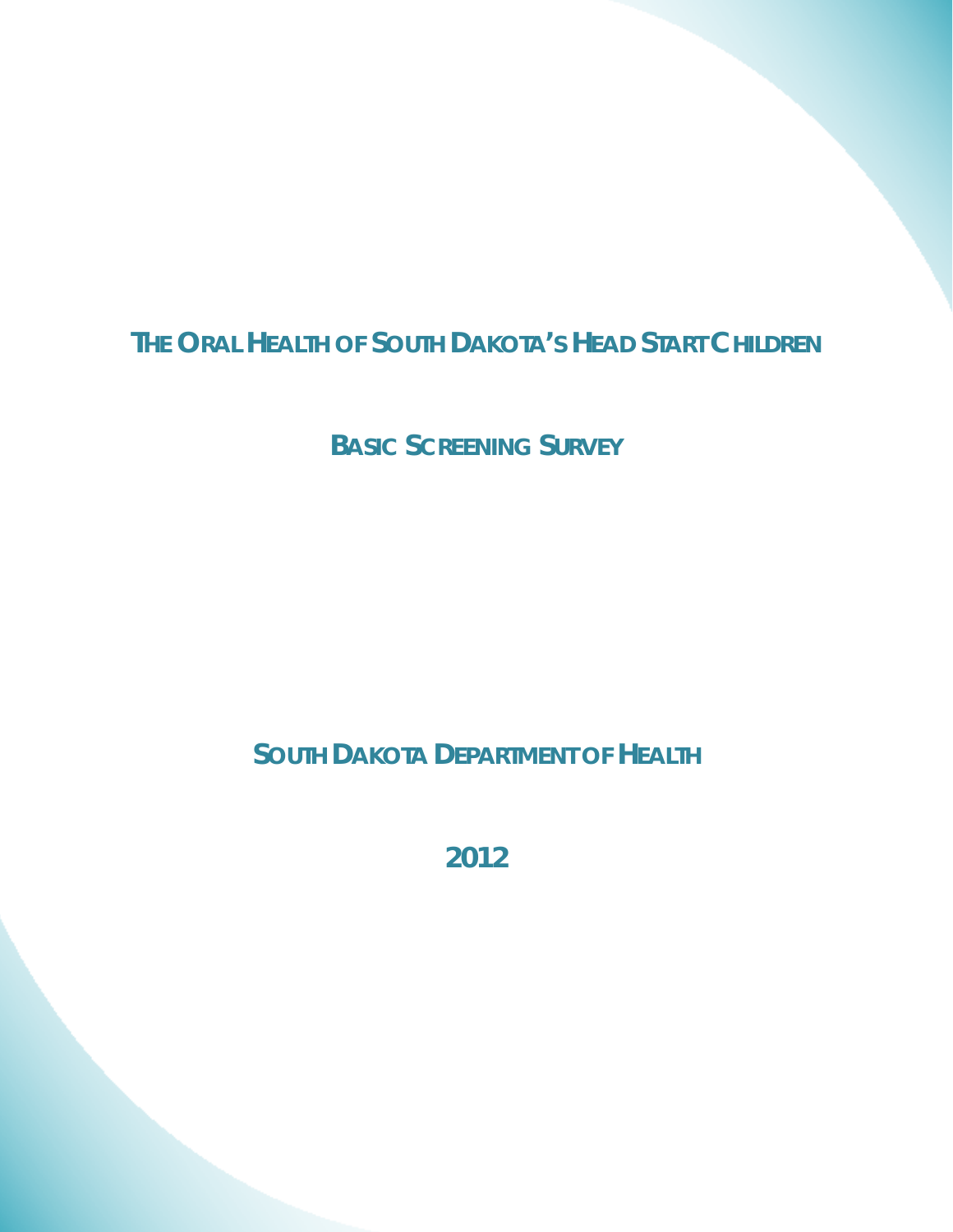## **HEALTHY SMILES FOR A HEALTHY HEAD START**

#### **INTRODUCTION**

Tooth decay (dental caries) is a bacterial disease process affecting both children and adults. According to *Oral Health in America: A Report of the Surgeon General*, tooth decay is the single most common chronic childhood disease. As with general health, oral health status tends to vary based on socio‐demographic factors. Children enrolled in Head Start (HS) may experience more extensive tooth decay than children from families with greater access to dental care. In South Dakota there are 15 Head Start grantees including 7 tribal grantees. During the 2011‐2012 program year these 15 grantees served 5,788 HS/EHS children of which 4,601 children were 3‐5 years of age.

In 2012, the South Dakota Department of Health's Oral Health Program conducted the first oral health survey of preschool children in South Dakota. With the cooperation of the South Dakota Head Start Collaboration Office, the South Dakota Head Start Association, the individual Head Start grantees, and the Delta Dental Dakota Smile Program, preschool children across South Dakota received an oral health screening. The majority of the children screened (90%) were enrolled in Head Start.<sup>1</sup> The convenience sample screening collected information on the presence of early childhood decay, decay experience and untreated decay along with urgency of need for dental treatment. These data are important in that they estimate the extent of oral health needs in young, low‐income children. Survey results will aid in the development of programs and interventions to prevent oral disease so that growth, development, and overall quality of life in South Dakota's children are enhanced. *Because the* majority of children screened were Head Start children 3-5 years of age the following fast facts focus on that *population*.

#### **FAST FACTS: DEMOGRAPHICS OF HEAD START CHILDREN SCREENED**

- 1,343 Head Start children received an oral screening 30% of all 3-5 year old Head Start children in South Dakota.
- The majority of the children screened (58%) were 4 years of age.
- American Indian children were underrepresented. Of the children screened 38% were American Indian; 52% of all Head Start children in South Dakota are American Indian.

#### **FAST FACTS: ORAL HEALTH OF HEAD START CHILDREN**

- 41% of the children had decay experience. Decay experience means that a child has had tooth decay in his or her lifetime. Decay experience can be past (fillings, crowns or teeth that have been extracted because of decay) or present (untreated tooth decay or cavities).
- 30% had untreated decay at the time of the screening.
- 26% were in need of dental care.

#### **FAST FACTS: ORAL HEALTH DISPARITIES**

 $\overline{a}$ 

- Compared to non‐Hispanic white children, American Indian children are more likely to have decay experience, untreated decay and are more likely to need dental care.
- 68% of the American Indian children had decay experience compared to 21% of the white children.
- 50% of the American Indian children had untreated decay compared to 16% of the white children.
- 48% of the American Indian children were in need of dental care compared to 12% of the white children.

<sup>1</sup> All 15 Head Start grantees were invited to participate in the survey but only 9 submitted screening data; therefore the results may not be representative of all Head Start children in South Dakota.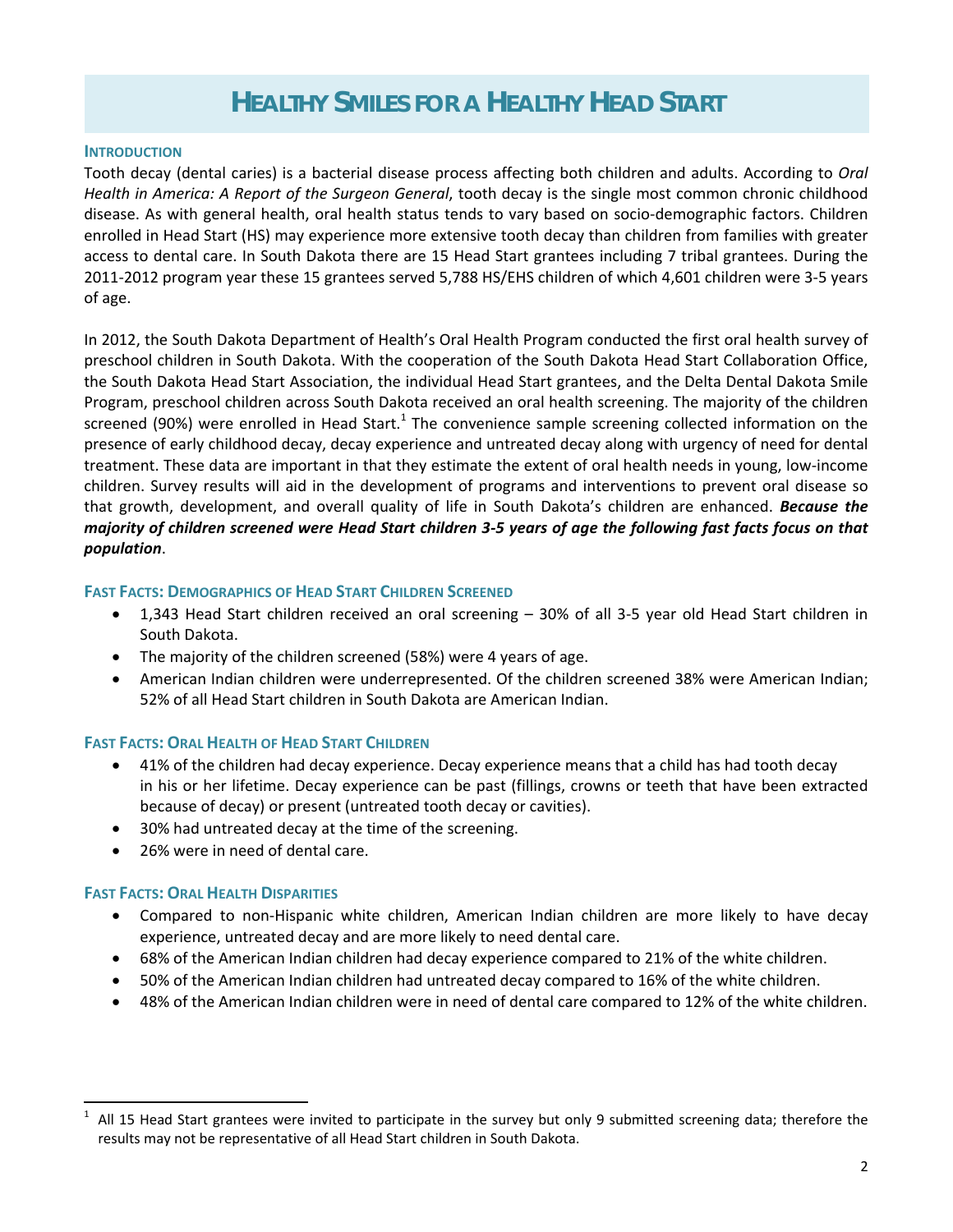#### **BACKGROUND INFORMATION:**

A total of 2,171 records were entered. Of these, 29 did not have any oral health screening or parent survey data, 453 had parent survey data only, 753 had oral health screening data only and 936 had both oral health screening and parent survey data (Table 1). Information on both age and type of program (Head Start or Non‐Head Start) was available for 2,158 records. Of the children identified as being enrolled in a Head Start program, 1,766 were between 3‐5 years of age (Table 2). For the Head Start children between 3‐5 years of age, oral health screening data is available for 1,343 and parent survey data is available for 1,234 (Table 3).

| Program/Site                   | No Data                  | <b>Survey</b><br>Only | Exam<br>Only | Survey &<br>Exam | <b>TOTAL</b> |
|--------------------------------|--------------------------|-----------------------|--------------|------------------|--------------|
| <b>Badlands Head Start</b>     |                          | 40                    | 6            | 55               | 108          |
| <b>NESD Head Start</b>         | 0                        | 3                     | 0            | 353              | 356          |
| <b>OAHE Child Development</b>  | $\overline{\phantom{a}}$ | 19                    | 24           | 30               | 75           |
| Rosebud Tribal Head Start      |                          | 23                    | 54           | 67               | 145          |
| Sioux Falls Head Start         | 0                        | 0                     | 74           | 156              | 230          |
| Sisseton Head Start            |                          | 0                     | 181          | 0                | 182          |
| South Central Head Start       | 8                        | 306                   | 4            | 78               | 396          |
| <b>USD Head Start</b>          | 3                        | 57                    | 8            | 135              | 203          |
| Youth & Family Services        | 3                        | $\Omega$              | 128          | 0                | 131          |
| Non-Head Start Day Care Center | 0                        | 5                     | $\Omega$     | 61               | 66           |
| Mobile Van                     | 4                        | $\Omega$              | 274          |                  | 279          |
| <b>TOTAL</b>                   | 29                       | 453                   | 753          | 936              | 2,171        |

Table 1: Number of children in the original data file by program and type of data available

#### Table 2: Number of children in the original data file by program type and age in years

|                     | <b>Age in Years</b> |    |     |     |       |     |  |              |
|---------------------|---------------------|----|-----|-----|-------|-----|--|--------------|
| <b>Program Type</b> | < 1                 |    |     |     |       |     |  | <b>TOTAL</b> |
| <b>Head Start</b>   | 14                  | 56 | 118 | 585 | 1,012 | 169 |  | 1,955        |
| Not Head Start      |                     | 13 | 26  | 51  | 63    | 48  |  | 203          |
| <b>TOTAL</b>        | 16                  | 69 | 144 | 636 | 1,075 | 217 |  | 2,158        |

Note: Age is missing for 13 records

| Table 3: Number of 3- to 5-year-old children by program type and type of data available |  |
|-----------------------------------------------------------------------------------------|--|
|-----------------------------------------------------------------------------------------|--|

| <b>Program Type</b> | No Data | <b>Survey</b><br>Only | Exam<br>Only | Survey & Exam | <b>TOTAL</b> |
|---------------------|---------|-----------------------|--------------|---------------|--------------|
| <b>Head Start</b>   | 23      | 400                   | 509          | 834           | 1,766        |
| Not Head Start      |         |                       | 95           | 61            | 162          |
| <b>TOTAL</b>        | 24      | 405                   | 604          | 895           | 1,928        |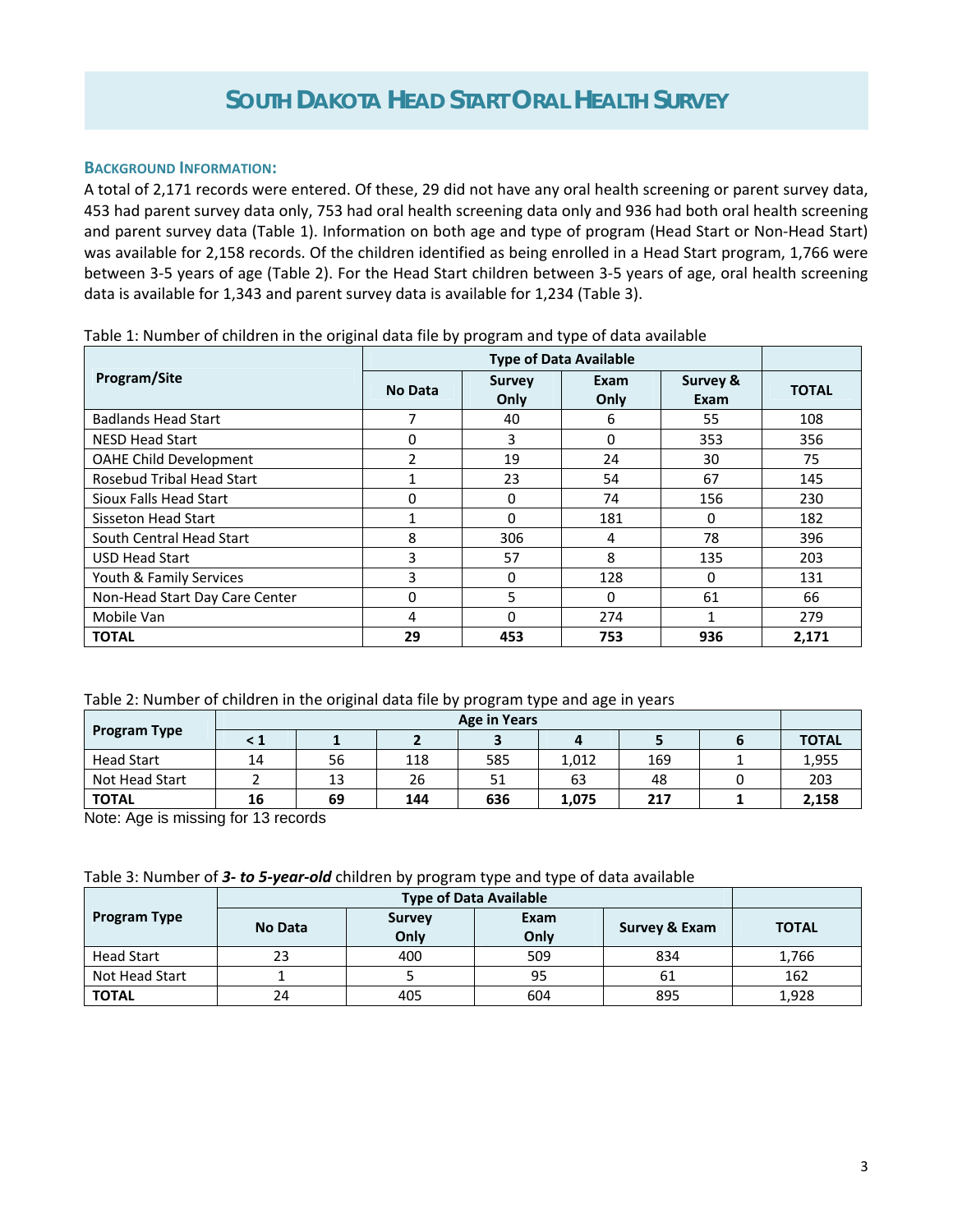#### **DEMOGRAPHIC CHARACTERISTICS OF 3‐ TO 5‐YEAR‐OLD CHILDREN:**

The majority of the Head Start children were 4 years old and half were female. About 43% of the Head Start children were white while 40% were American Indian. For the non‐Head Start children, there was an even distribution in terms of both age and sex. The majority of non‐Head Start children (67%) were white while 25% were American Indian.

The demographic characteristics of the 3- to 5-year-old children that actually received an oral health screening (n=1,499) are presented in Table 4B.

| Characteristic  | <b>Head Start</b><br>$N=1,766$ | <b>Not Head Start</b><br>$N = 162$ | <b>TOTAL</b><br>$N=1,928$ |
|-----------------|--------------------------------|------------------------------------|---------------------------|
| Age             |                                |                                    |                           |
| 3 years         | 33.1%                          | 31.5%                              | 33.0%                     |
| 4 years         | 57.3%                          | 38.9%                              | 55.8%                     |
| 5 years         | 9.6%                           | 29.6%                              | 11.3%                     |
| Sex             |                                |                                    |                           |
| Female          | 49.2%                          | 46.9%                              | 49.0%                     |
| Male            | 50.1%                          | 53.1%                              | 50.3%                     |
| Unknown         | 0.7%                           | 0.0%                               | 0.7%                      |
| Race/Ethnicity  |                                |                                    |                           |
| White           | 43.3%                          | 67.3%                              | 45.3%                     |
| Black           | 6.5%                           | 1.9%                               | 6.1%                      |
| Hispanic        | 4.7%                           | 3.1%                               | 4.6%                      |
| Asian           | 1.9%                           | 1.2%                               | 1.9%                      |
| American Indian | 39.6%                          | 24.7%                              | 38.3%                     |
| Other           | 0.2%                           | 0.0%                               | 0.2%                      |
| Multi-Racial    | 1.8%                           | 0.6%                               | 1.7%                      |
| Unknown         | 2.0%                           | 1.2%                               | 1.9%                      |

Table 4A: Demographic characteristics of *all 3‐ to 5‐year‐old* children by program type (n=1,928)

Table 4B: Demographic characteristics of *3‐ to 5‐year‐old* children with *oral health screening* data by program type (n=1,499)

| <b>Characteristic</b> | <b>Head Start</b> | <b>Not Head Start</b> | <b>TOTAL</b> |
|-----------------------|-------------------|-----------------------|--------------|
|                       | $N=1,343$         | $N = 156$             | $N=1,499$    |
| Age                   |                   |                       |              |
| 3 years               | 30.5%             | 32.1%                 | 30.6%        |
| 4 years               | 57.5%             | 38.5%                 | 55.5%        |
| 5 years               | 12.1%             | 29.5%                 | 13.9%        |
| Sex                   |                   |                       |              |
| Female                | 49.9%             | 46.2%                 | 49.5%        |
| Male                  | 49.4%             | 53.8%                 | 49.9%        |
| <b>Unknown</b>        | 0.7%              | 0.0%                  | 0.6%         |
| Race/Ethnicity        |                   |                       |              |
| White                 | 43.7%             | 67.3%                 | 46.2%        |
| <b>Black</b>          | 7.7%              | 1.9%                  | 7.1%         |
| Hispanic              | 5.1%              | 3.2%                  | 4.9%         |
| Asian                 | 2.2%              | 1.3%                  | 2.1%         |
| American Indian       | 38.0%             | 25.0%                 | 36.7%        |
| Other                 | 0.2%              | 0.0%                  | 0.2%         |
| Multi-Racial          | 1.5%              | 0.6%                  | 1.4%         |
| Unknown               | 1.4%              | 0.6%                  | 1.3%         |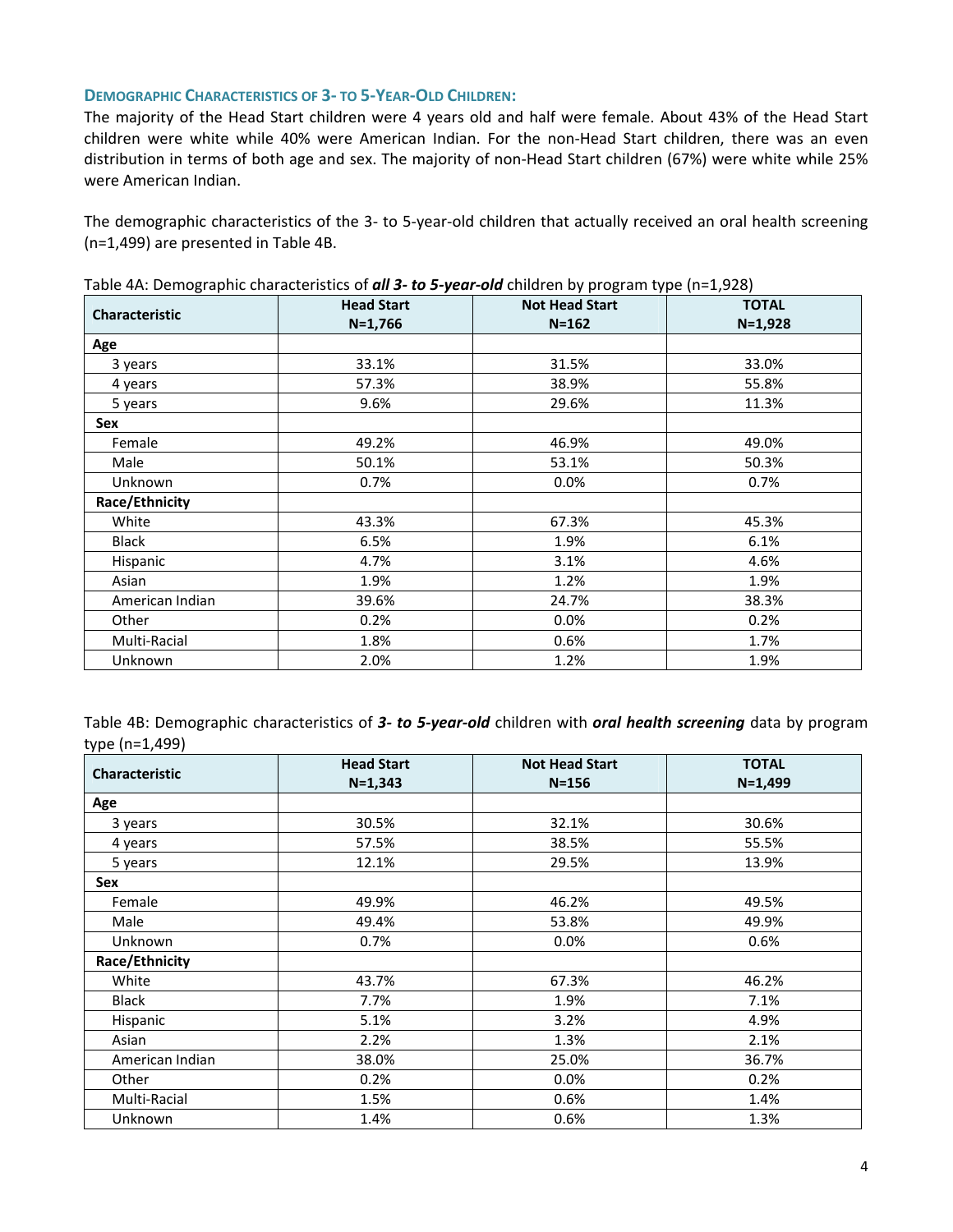#### **ORAL HEALTH STATUS OF 3‐ TO 5‐YEAR‐OLD CHILDREN:**

Of the Head Start children that received a dental exam, 41% had a history of decay experience (treated or untreated decay) and 30% had untreated decay at the time of the examination (Table 5). American Indian children had the highest level of decay experience and untreated decay (Tables 6A and 6B).

Table 5: Percent of *3‐ to 5‐year‐old* children with decay experience, untreated decay and need for dental care by program type

| <b>Oral Health Variable</b> | <b>Head Start</b><br>$N = 1,343$ | <b>Not Head Start</b><br>$N = 156$ | <b>TOTAL</b><br>$N = 1,499$ |
|-----------------------------|----------------------------------|------------------------------------|-----------------------------|
| Decay Experience            | 41.3%                            | 41.0%                              | 41.3%                       |
| <b>Untreated Decay</b>      | 30.2%                            | 35.3%                              | 30.8%                       |
| Need for Dental Care        |                                  |                                    |                             |
| No Obvious Problems         | 73.9%                            | 56.4%                              | 72.0%                       |
| Early Care Needed           | 24.7%                            | 43.6%                              | 26.7%                       |
| <b>Urgent Care Needed</b>   | 1.4%                             | 0.0%                               | 1.3%                        |

Table 6A: Percent of all 3- to 5-year-old children (Head Start and Non-Head Start) with decay experience, untreated decay and need for dental care by race/ethnicity (n=1,499)

| <b>Oral Health Variable</b> | <b>White</b><br>$N = 692$ | <b>American Indian</b><br>$N = 550$ | Other/Unknown<br>$N = 257$ |
|-----------------------------|---------------------------|-------------------------------------|----------------------------|
| Decay Experience            | 22.6%                     | 68.4%                               | 41.3%                      |
| <b>Untreated Decay</b>      | 17.3%                     | 50.7%                               | 30.8%                      |
| Need for Dental Care        |                           |                                     |                            |
| No Obvious Problems         | 84.4%                     | 50.4%                               | 72.0%                      |
| Early Care Needed           | 15.2%                     | 47.1%                               | 26.7%                      |
| <b>Urgent Care Needed</b>   | 0.4%                      | 2.6%                                | 1.3%                       |

| Table 6B: Percent of <i>Head Start 3- to 5-year-old</i> children with decay experience, untreated decay and need for |  |  |
|----------------------------------------------------------------------------------------------------------------------|--|--|
| dental care by race/ethnicity ( $n=1,343$ )                                                                          |  |  |

| <b>Oral Health Variable</b> | White<br>$N = 587$ | <b>American Indian</b><br>$N = 511$ | Other/Unknown<br>$N = 245$ |
|-----------------------------|--------------------|-------------------------------------|----------------------------|
| Decay Experience            | 21.2%              | 67.7%                               | 34.2%                      |
| <b>Untreated Decay</b>      | 15.7%              | 49.7%                               | 24.5%                      |
| Need for Dental Care        |                    |                                     |                            |
| No Obvious Problems         | 87.8%              | 52.1%                               | 86.0%                      |
| Early Care Needed           | 11.7%              | 45.2%                               | 13.2%                      |
| <b>Urgent Care Needed</b>   | 0.5%               | 2.8%                                | 0.8%                       |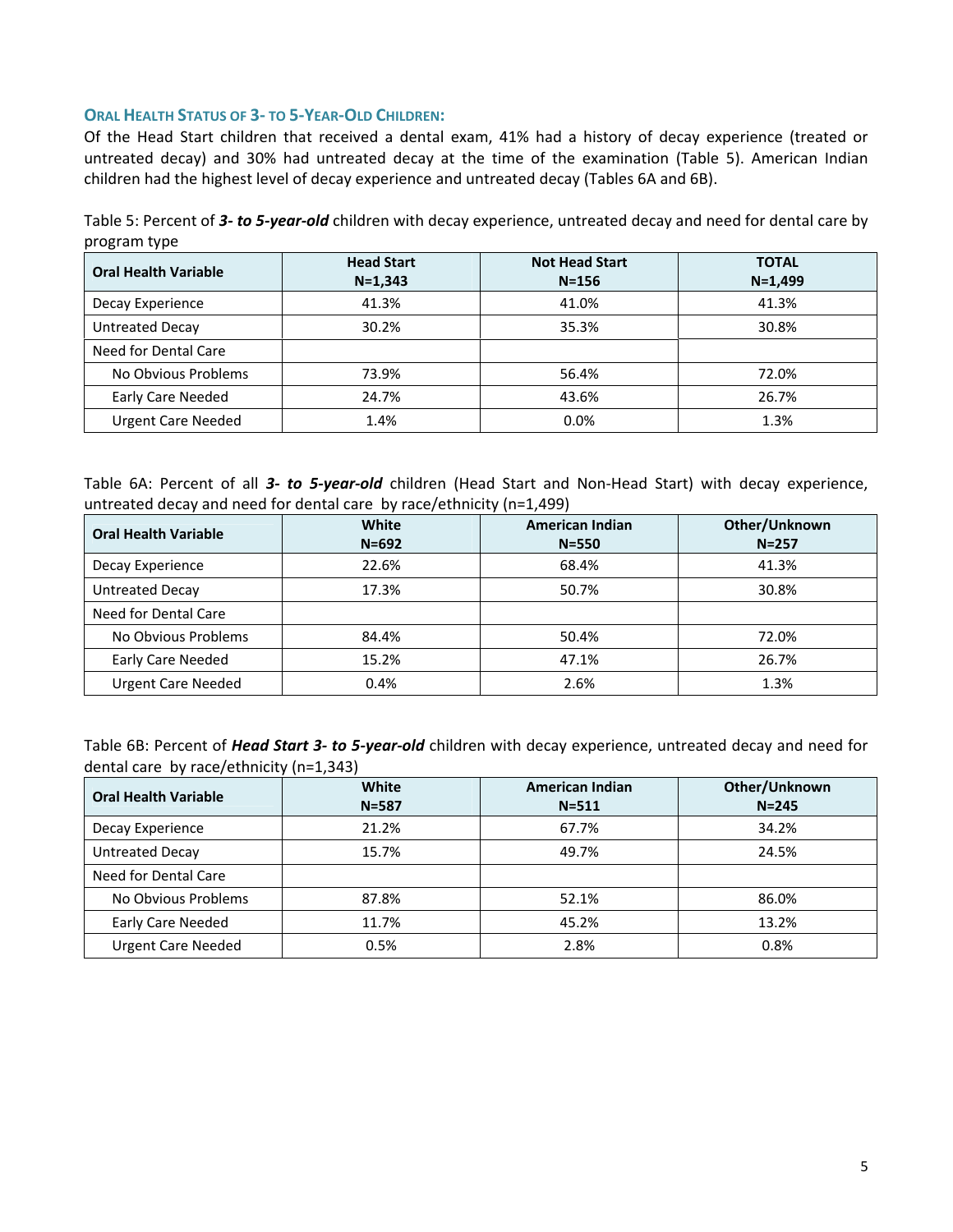#### **PARENT SURVEY INFORMATION:**

Parent survey data was available for 1,389 children. The majority of the children had a dental visit in the last year and Medicaid was the primary payment source for dental care. The percent of children with a dental visit in the last year did not differ by race/ethnicity (Table 8).

A total of 351 children had not visited the dentist in the last year or did not answer that question. Of these, 323 answered the question regarding why their child had not visited the dentist in the last year. The primary reason for not visiting the dentist in the last year was "no reason to go/no dental problems" (Table 9).

| <b>Survey Question</b>           | <b>All Children</b><br>$N=1,389$ | 3- to 5-Year-Old Children<br>Only<br>$N=1,300$ | 3- to 5-Year-Old<br><b>Head Start Children Only</b><br>$N=1,234$ |
|----------------------------------|----------------------------------|------------------------------------------------|------------------------------------------------------------------|
| Most recent dental visit         |                                  |                                                |                                                                  |
| Last year                        | 74.7%                            | 75.9%                                          | 76.3%                                                            |
| 1-2 years ago                    | 6.3%                             | 6.7%                                           | 6.8%                                                             |
| 3+ years ago                     | 0.4%                             | 0.5%                                           | 0.5%                                                             |
| Never been to dentist            | 16.8%                            | 15.5%                                          | 14.9%                                                            |
| Unknown/Missing                  | 1.8%                             | 1.5%                                           | 1.5%                                                             |
| Payment source for dental care*  |                                  |                                                |                                                                  |
| Cash                             | 7.3%                             | 7.5%                                           | 7.1%                                                             |
| Medicaid/Medical Assistance      | 77.8%                            | 77.9%                                          | 81.6%                                                            |
| Indian Health Service            | 6.6%                             | 7.0%                                           | 7.4%                                                             |
| Private dental insurance         | 12.9%                            | 12.9%                                          | 9.6%                                                             |
| Other                            | 2.7%                             | 2.8%                                           | 2.4%                                                             |
| Unknown/Missing                  | 1.7%                             | 1.2%                                           | 1.1%                                                             |
| Payment source for dental care** |                                  |                                                |                                                                  |
| Cash only                        | 6.0%                             | 6.1%                                           | 6.0%                                                             |
| Medicaid only                    | 70.1%                            | 70.0%                                          | 73.3%                                                            |
| Indian Health Service only       | 2.7%                             | 2.9%                                           | 3.0%                                                             |
| Private dental insurance only    | 8.6%                             | 8.5%                                           | 5.4%                                                             |
| Other only                       | 2.3%                             | 2.4%                                           | 2.0%                                                             |
| Multiple sources                 | 8.8%                             | 9.0%                                           | 9.2%                                                             |
| Unknown/Missing                  | 1.7%                             | 1.2%                                           | 1.1%                                                             |

Table 7: Most recent dental visit and payment source for dental care for children with a parent questionnaire

Parents could select more than one payment source therefore sum of percents exceeds 100%. The denominator for percent yes included all children with some survey data including those with unknown/missing payment source.

\*\* Payment source was re‐coded so that each child had only 1 source, children that had more than one payment source were classified as "multiple sources". Percents equal 100%.